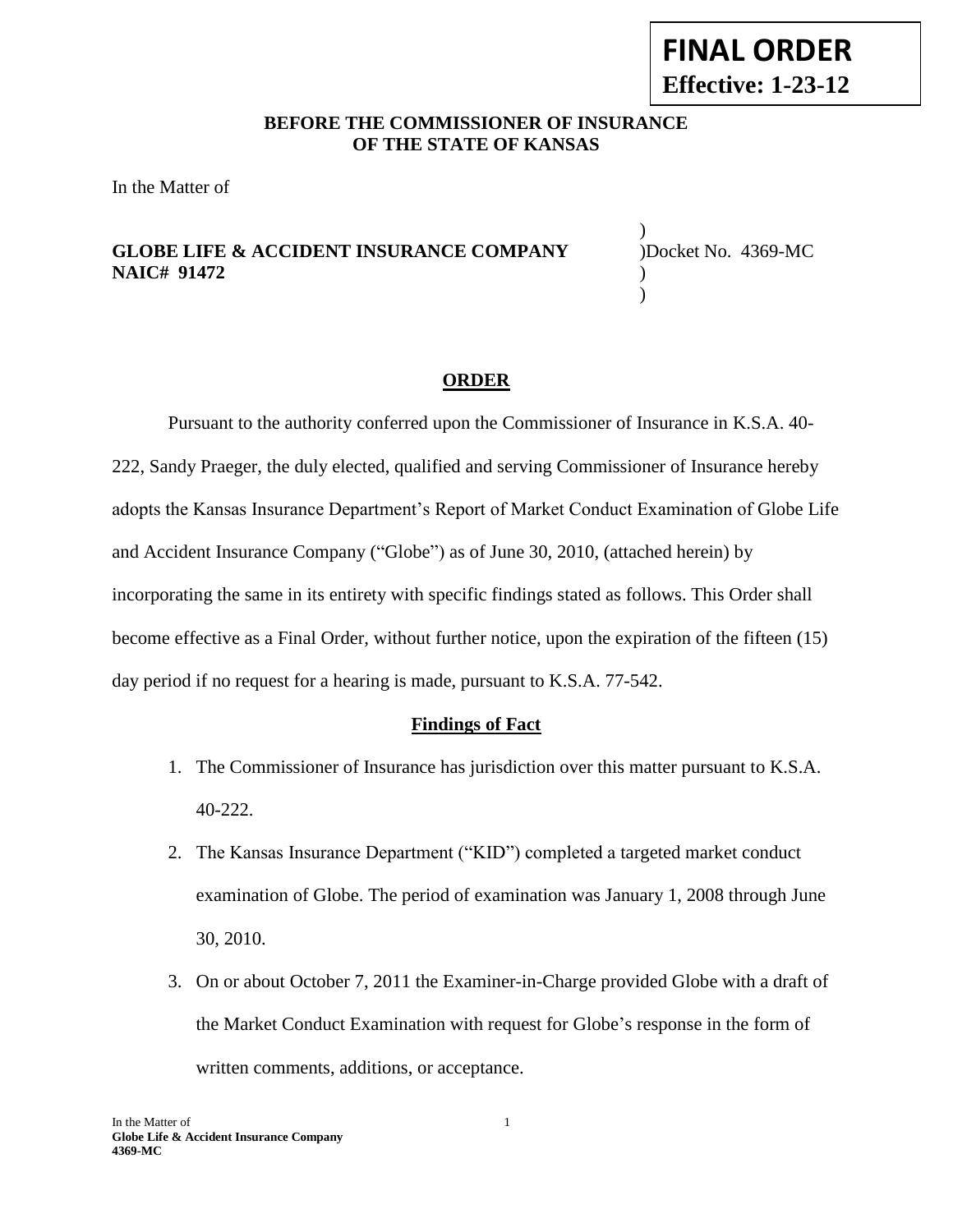- 4. Globe responded with written comments regarding the draft report.
- 5. The Market Conduct Examination Report created by KID is attached herein.
- 6. Tests for Marketing and Sales.
	- a. Standard 3 reviews the insurer's rules pertaining to insurer requirements in connection with replacements are in compliance with applicable statues, rules and regulations.
		- i. Examiners reviewed 76 samples of policies that were issued as replacement policies and found 76 errors. Globe conducts majority of its business through direct mail. An insurer that conducts business through direct mail is required to submit notification to the insured and the replaced insurer within three days of receipt of the application in order to be exempt from the replacement notification requirements of K.A.R. 40-2-12.
		- ii. Globe failed standard 3.
- 7. Tests for Underwriting.
	- a. Standard 5 reviews all forms, including contracts, riders, endorsement forms and certificates are filed with the insurance department, if applicable.
		- i. Globe failed to file a discretionary group policy which is sold to Kansas residents with the KID which is in violation of K.S.A. 40- 433(5) and K.S.A. 40-216(a)(2)(B).
		- ii. Globe failed standard 5.
- 8. Tests for Claims.
	- a. Standard 3 reviews to ensure that claims are resolved in a timely manner.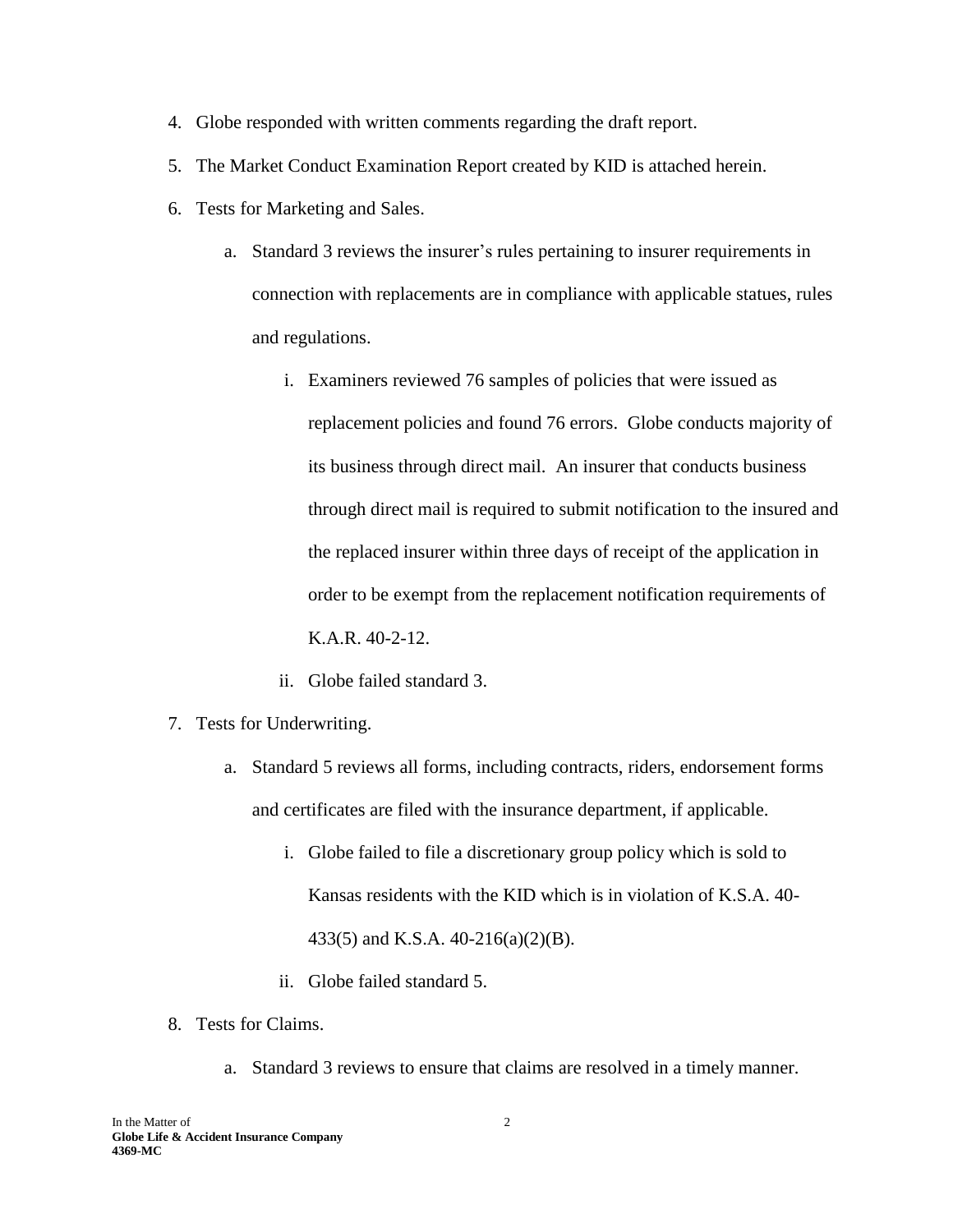- i. Examiners reviewed 41 denied claims and found 8 errors. When an insurer has a delayed claim longer than 15 working days, it is required to send notification to the insured every 45 days in accordance with section 8 of the NAIC Unfair Claim Settlement Practice Model Regulation as adopted by K.A.R. 40-1-34.
- ii. Globe failed standard 3.

## **Applicable Law**

K.S.A. 40-222 states, in pertinent part:

(a) Whenever the commissioner of insurance deems it necessary but at least once every five years, the commissioner may make, or direct to be made, a financial examination of any insurance company in the process of organization, or applying for admission or doing business in this state. In addition, at the commissioner's discretion the commissioner may make, or direct to be made, a market regulation examination of any insurance company doing business in this state.

K.S.A. 40-216 states, in pertinent part:

- (a)(1) No insurance company shall hereafter transact business in this state until certified copies of its charter and amendments thereto shall have been filed with and approved by the commissioner of insurance. A copy of the bylaws and amendments thereto of insurance companies organized under the laws of this state shall also be filed with and approved by the commissioner of insurance. The commissioner may also require the filing of such other documents and papers as are necessary to determine compliance with the laws of this state.
- (2)(A) Except as provided in subparagraph (B), each contract of insurance or indemnity issued or delivered in this state shall be effective on filing, or any subsequent date selected by the insurer, unless the commissioner disapproves such contract of insurance or indemnity within 30 days after filing because the contract of insurance or indemnity does not comply with Kansas law.
- (B) The following contracts of insurance or indemnity shall not be subject to the provisions of subsection (A):
	- (i) Contracts pertaining to large risks as defined in subsection (i) of K.S.A. 40-955, and amendments thereto, which are exempt from the filing requirements of this section;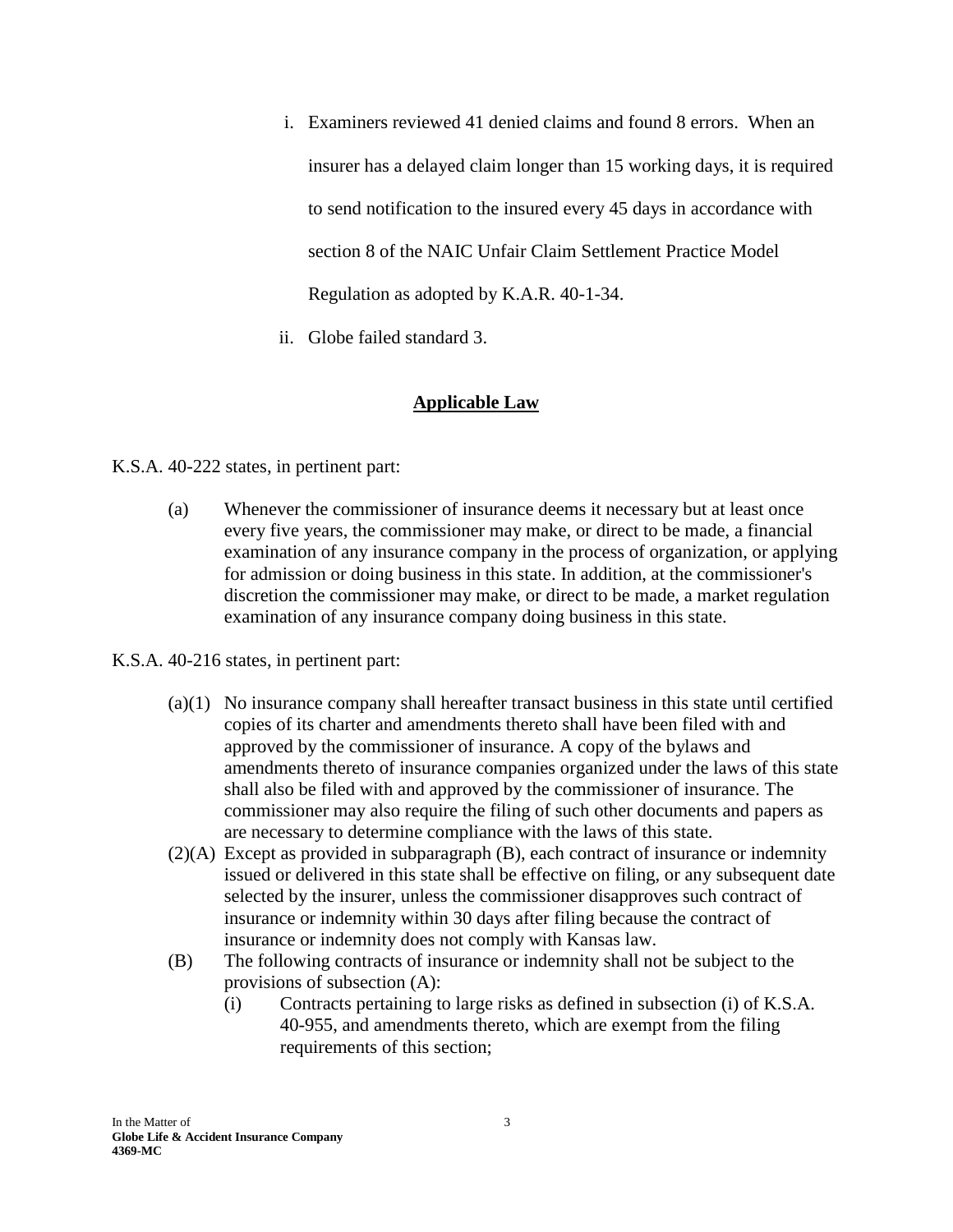- (ii) personal lines contracts filed in accordance with paragraph (3) of this section;
- (iii) any form filing for the basic coverage required by K.S.A. 40-3401 et seq., and amendments thereto; and
- (iv) form filing for workers compensation.

No form filing listed in clauses (iii) and (iv) of this subparagraph shall be used in this state by any insurer until such form filing has been approved by the commissioner.

K.S.A. 40-433 states, in pertinent part:

No policy of group life insurance shall be delivered in this state unless it conforms to one of the following descriptions:…

(5) A policy issued to an association which has been organized and is maintained for purposes other than that of obtaining insurance, insuring at least 25 members, employees, or employees of members of the association for the benefit of persons other than the association or its officers. The term "employees" as used herein shall be deemed to include retired employees. The premiums for the policies shall be paid by the policyholder, either wholly from association funds, or funds contributed by the members of such association or by employees of such members or any combination thereof. The amounts of insurance under the policy shall be based upon some plan precluding individual selection either by the insured person or by the association or by the member.

K.A.R. 40-1-34 states, in pertinent part:

(c) If the insurer needs more time to determine whether a first party claim should be accepted or denied, it shall so notify the first party claimant within fifteen working days after receipt of the proofs of loss, giving the reasons more time is needed. If the investigation remains incomplete, the insurer shall, forty-five days from the date of the initial notification and every forty-five days thereafter, send to such claimant a letter setting forth the reasons additional time is needed for investigation.

# K.A.R. 40-2-12 states, in pertinent part:

- (a) Definitions.
	- (7) ``Replacement'' means each transaction in which new life insurance may be purchased from an agent who knows, or reasonably should know that, as a part of the transaction or in consequence of it, a previously existing life insurance has been or is likely to be:
		- (A) Lapsed or surrendered;
		- (B) converted into paid-up insurance, continued as extended term insurance or another form of non-forfeiture benefit;
		- (C) converted to effect a reduction either in the amount of the existing life insurance, or in the period of time the existing life insurance will continue in force;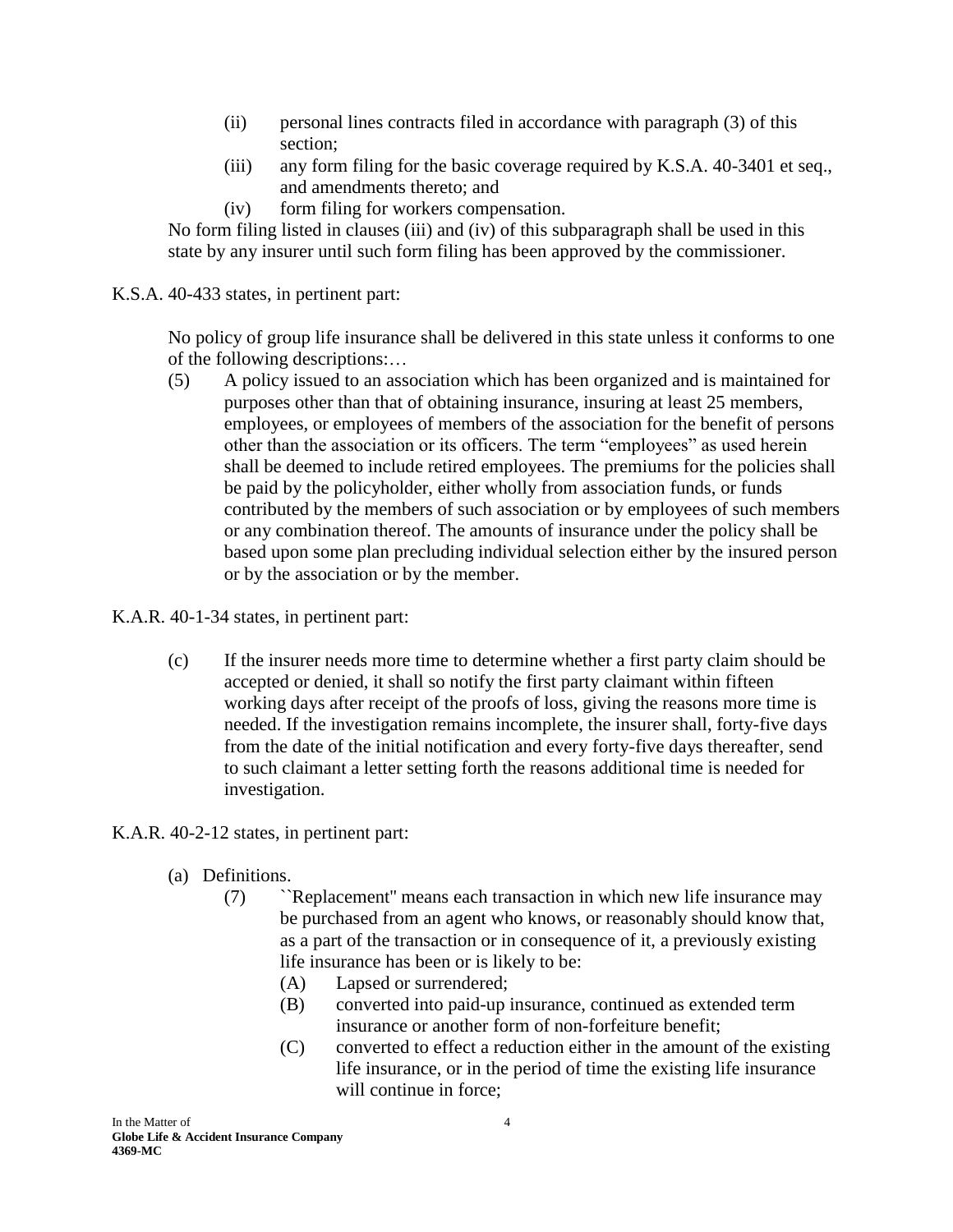- (D) reissued with a reduction in amount so that substantial cash values are released; or
- (E) assigned as collateral for a loan or subjected to substantial borrowing of loan values in single or multiple transactions.
- (b) This regulation shall not apply when:
	- (1) The application for the new life insurance is made to the same insurer that issued the existing life insurance, and a contractual policy change or conversion privilege is being exercised;
	- (2) the new life insurance is provided under:
		- (A) A group life insurance policy; or
		- (B) policies covering employees of an employer, debtors of a creditor, or members of an association, which are distributed on a mass merchandising basis and administered by group-type methods;
	- (3) the existing life insurance is a non-convertible term policy with five years or less to expire and which cannot be renewed;
	- (4) the solicitation is made by direct mail and:
		- (A) All sales material is standard and printed;
		- (B) the insurance company notifies the existing insurance company within three business days that the proposed insured has answered ``yes'' to the replacement question in the application; and
		- (C) concurrent with the notice to the existing company, the insurance company mails to the applicant a copy of the ``notice to applicant regarding replacement of life insurance'' described in subsection (h); or
	- (5) the policy is issued in connection with a pension, profit sharing, an individual retirement account or other benefit plan qualifying for an income tax deduction of premiums.
- (c) Each life insurance agent shall:
	- (1) Obtain a statement signed by the applicant as a part of each life insurance application as to whether the new insurance will replace existing life insurance; and
	- (2) submit to the insurer in connection with each life insurance application a statement as to whether, to the best of the agent's knowledge, a life insurance replacement is involved in the transaction.
- (d) When a replacement is involved, each life insurance agent shall:
	- (1) Include as part of each application a list of all existing life insurance policies to be replaced and the name of each insurer which issued the insurance being replaced;
	- (2) present to the applicant, when the application is submitted, a copy of each sales proposal used, and a 'notice to applicants regarding replacement of life insurance'' described in section (h) in a form acceptable to the commissioner. The agent shall leave the forms with the applicant after explaining their content;
	- (3) submit with the application a copy of each sales proposal used; and
	- (4) have the applicant acknowledge receipt of the ``notice to applicant regarding replacement of life insurance.''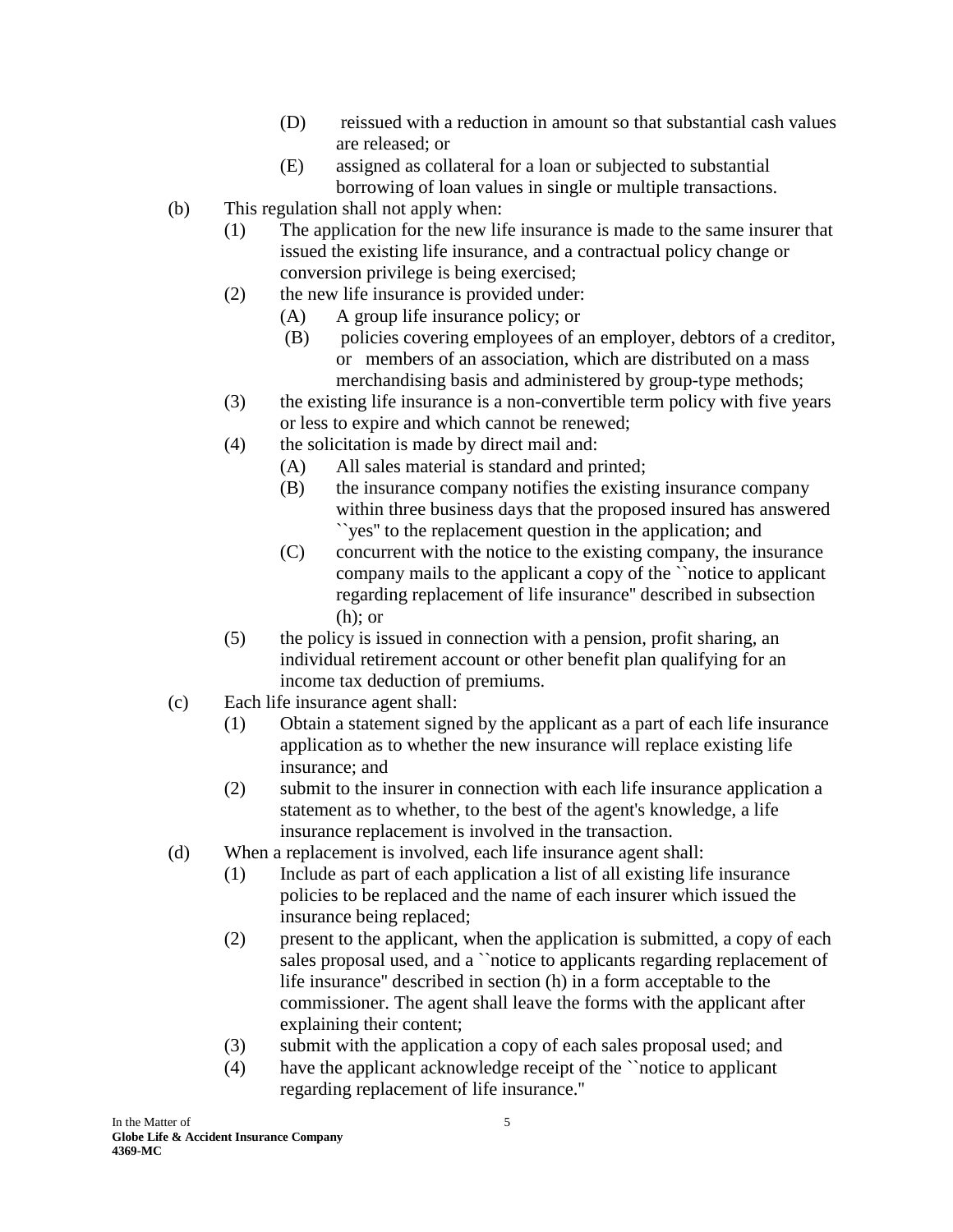- (e) Each insurer shall:
	- (1) Inform its field representatives of the requirements of this regulation;
	- (2) require with each application a statement signed by the applicant as to whether the insurance will replace existing life insurance; and
	- (3) require in connection with each application for life insurance a statement signed by the agent as to whether, to the best of the agent's knowledge, a life insurance replacement is involved in the transaction.
- (f) When a replacement is involved, the replacing insurer shall:
	- (1) Require with each application a list prepared by the agent of all existing life insurance policies to be replaced;
	- (2) obtain a copy of any sales proposal used, proof of the receipt by the applicant of the ``notice to applicant regarding replacement of life insurance,'' and the name of each insurer whose insurance is being replaced;
	- (3) within three working days, notify each insurer whose insurance is being replaced by another insurer;
	- (4) delay, if it is not the existing insurer, policy issuance for 20 days after sending the notification required by subparagraph (3). The replacing insurer may issue its policy immediately when:
		- (A) The policy or a separate written notice states that, except as provided in K.A.R. 40-2-15 with respect to adjustments necessary to reflect investment risk on variable annuity contracts and variable life insurance policies, the applicant has a right to an unconditional refund of all premiums paid, within 20 days after delivery of the policy; and
		- (B) notice to the existing insurer is sent within three working days of the date its policy is issued;
	- (5) maintain copies of each sales proposal used, proof of receipt by the applicant of the ``notice to applicant regarding replacement,'' and the applicant's signed statement with respect to replacement, in its home office for at least three years or until the conclusion of the next succeeding regular examination by the insurance department of its state of domicile, whichever is later. Each insurer receiving notice that its existing insurance may be replaced shall maintain a copy of the notice, indexed by insurer, for three years after receipt or until the conclusion of the next regular examination conducted by the insurance department of its state of domicile, whichever is later; and….
- (k) Any violation of this rule shall be presumed to constitute a misleading representation for the purpose of inducing or tending to induce an insured to lapse, forfeit or surrender the insured's existing insurance.

# **Conclusions of Law**

Based upon the Findings of Fact enumerated in Paragraphs #1 through #8 and the Applicable Law cited above,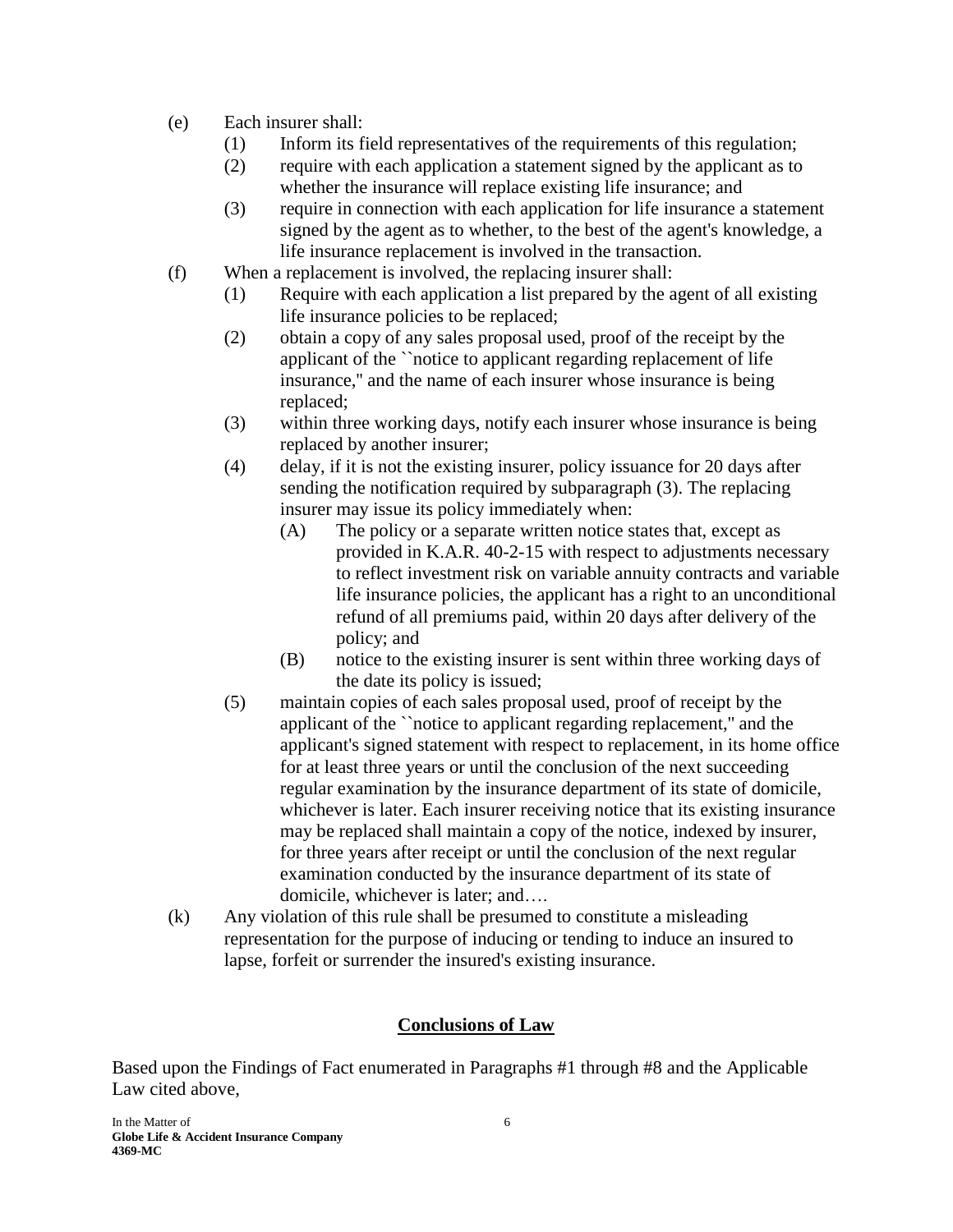#### **IT IS, THEREFORE, ORDERED BY THE COMMISSIONER OF INSURANCE:**

- 1. The Commissioner of Insurance has jurisdiction over this matter pursuant to K.S.A. 40-222.
- 2. The Kansas Insurance Department's ("KID") Report of Market Conduct Examination of Globe as of June 30, 2010 is herein adopted in its entirety.
- 3. Globe's failure to properly comply with the notification and disclosure requirements on replacement policies constitutes a violation of K.A.R. 40-2-12.
- 4. Pursuant to K.S.A. 40-2,125(a)(1), Globe shall pay a monetary penalty of Fifteen Thousand Dollars and No Cents (\$15,000.00) for the above-stated violation of K.A.R. 40-2-12.
- 5. Globe's failure to file the proper policy forms prior to issuing discretionary group policies to individuals constitutes a violation of K.S.A. 40-216
- 6. Pursuant to K.S.A. 40-2,125(a)(1), Globe shall pay a monetary penalty of Five Thousand Dollars and No Cents (\$5,000.00) for the above-stated violation of K.S.A. 40-216.
- 7. Globe's failure to send the proper notification to a claimant when a claim has been delayed constitutes a violation of section 8 of the NAIC Unfair Claim Settlement Practice Model Regulation as adopted by K.A.R. 40-1-34.
- 8. Pursuant to K.S.A. 40-2,125(a)(1), Globe shall pay a monetary penalty of Four Hundred Dollars and No Cents (\$400.00) for the above-stated violation of section 8 of the NAIC Unfair Claim Settlement Practice Model Regulation as adopted by K.A.R. 40-1-34.
- In the Matter of 7 9. Pursuant to KSA 77-415(b)(2)(A), this order is designated by KID as precedent.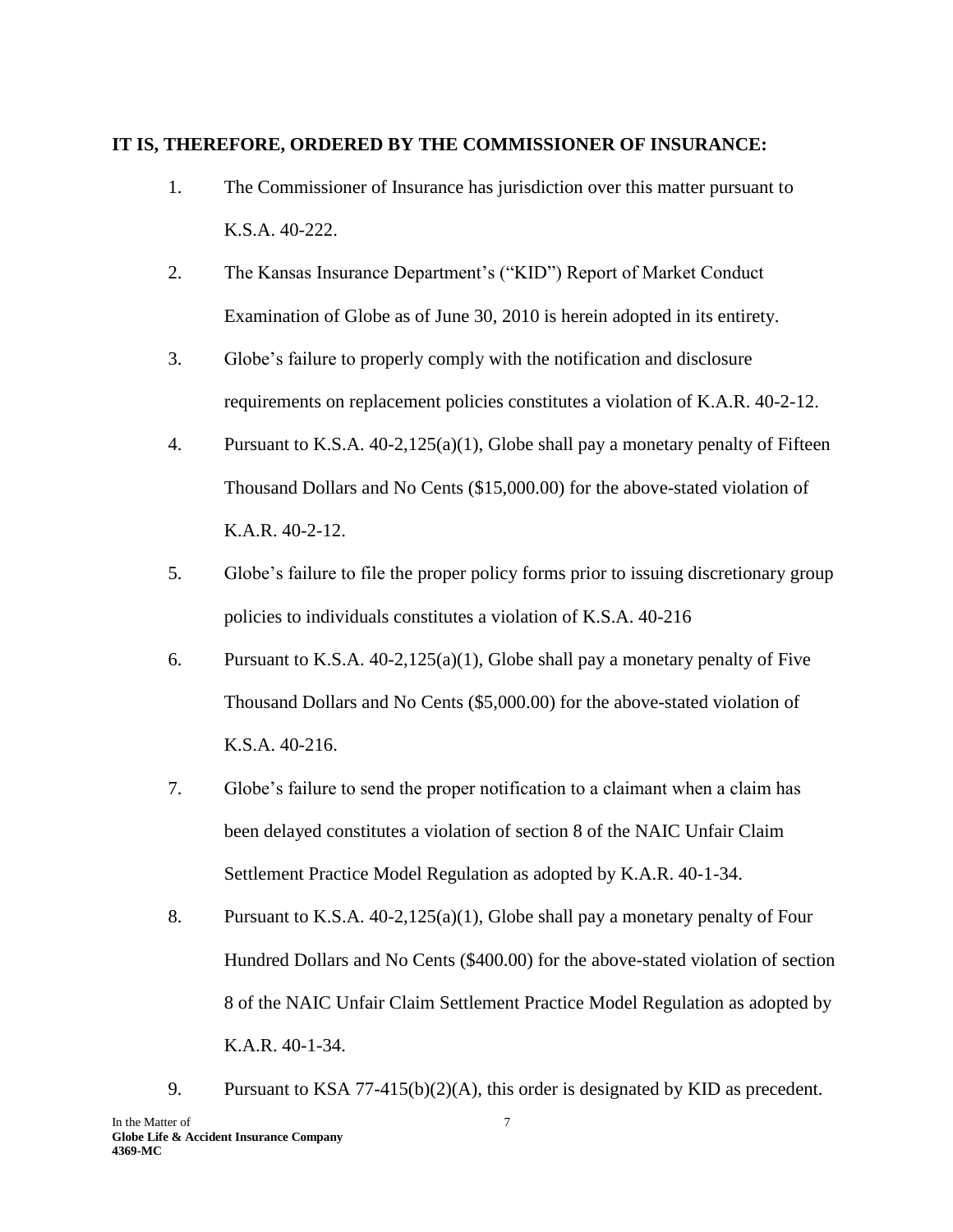## **IT IS SO ORDERED THIS 4th DAY OF JANUARY 2012, IN THE CITY OF TOPEKA, COUNTY OF SHAWNEE, STATE OF KANSAS.**



\_/s/ Sandy Praeger\_\_\_\_\_\_\_\_\_\_\_ Sandy Praeger Commissioner of Insurance

BY:

\_/s/ Zachary Anshutz\_\_\_\_\_\_\_\_\_ Zachary Anshutz General Counsel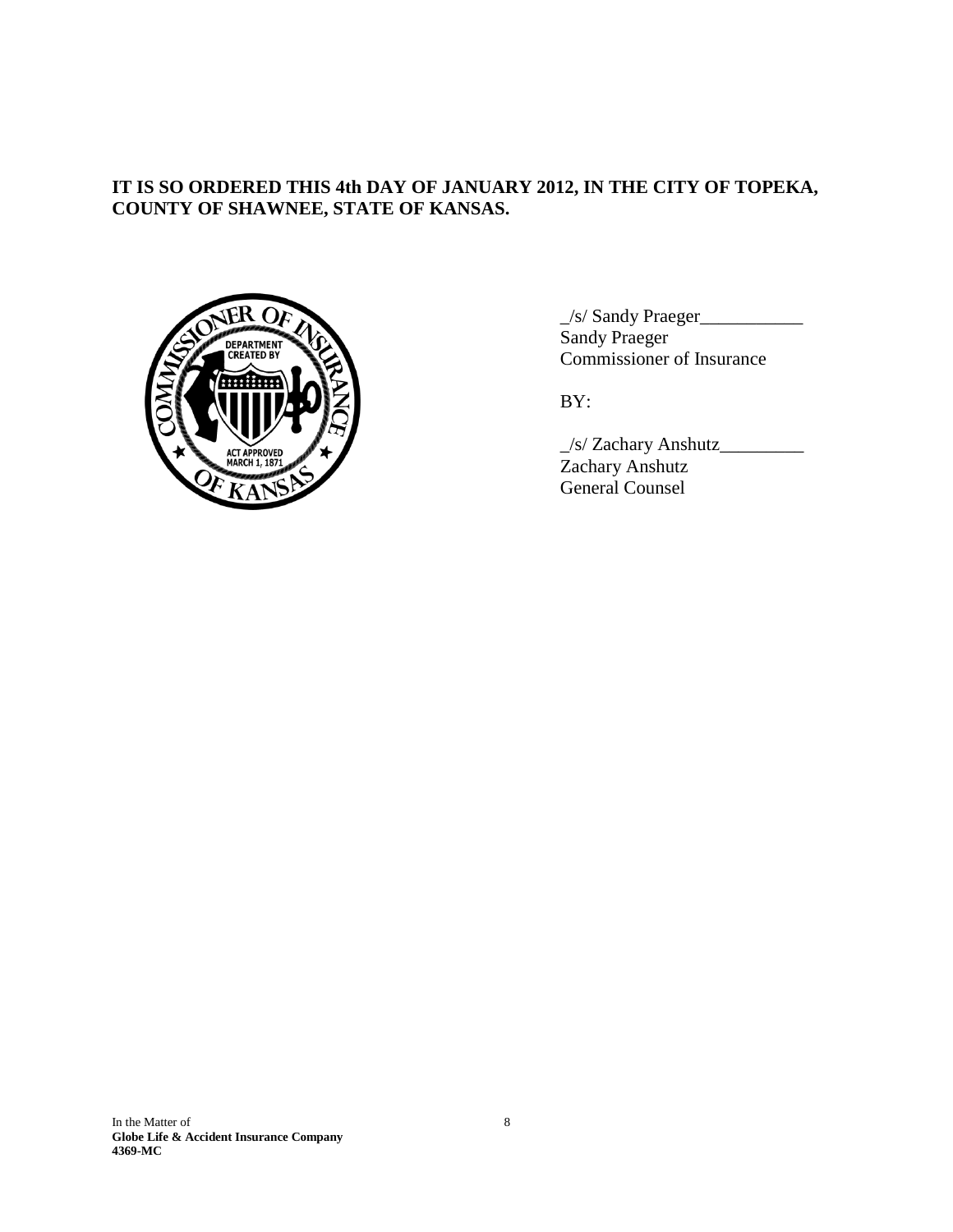## **NOTICE OF RIGHTS**

Globe is entitled to a hearing pursuant to K.S.A. 77-537, the Kansas Administrative Procedure Act. If Globe desires a hearing, the company must file a written request for a hearing with:

Zachary Anshutz, General Counsel Kansas Insurance Department 420 S.W.  $9^{th}$  Street Topeka, Kansas 66612

This request must be filed within fifteen (15) days from the date of service of this Order. If Globe requests a hearing, the Kansas Insurance Department will notify the company of the time and place of the hearing and information on the procedures, right of representation, and other rights of parties relating to the conduct of the hearing before the commencement of the same.

If a hearing is not requested in the time and manner stated above, this Order shall become effective as a Final Order upon the expiration of time for requesting a hearing, pursuant to K.S.A. 77-613. In the event that Globe files a petition for judicial review, pursuant to K.S.A. 77- 613(e), the agency officer to be served on behalf of the Kansas Insurance Department is:

Zachary Anshutz, General Counsel Kansas Insurance Department 420 S.W.  $9<sup>th</sup>$  Street Topeka, Kansas 66612